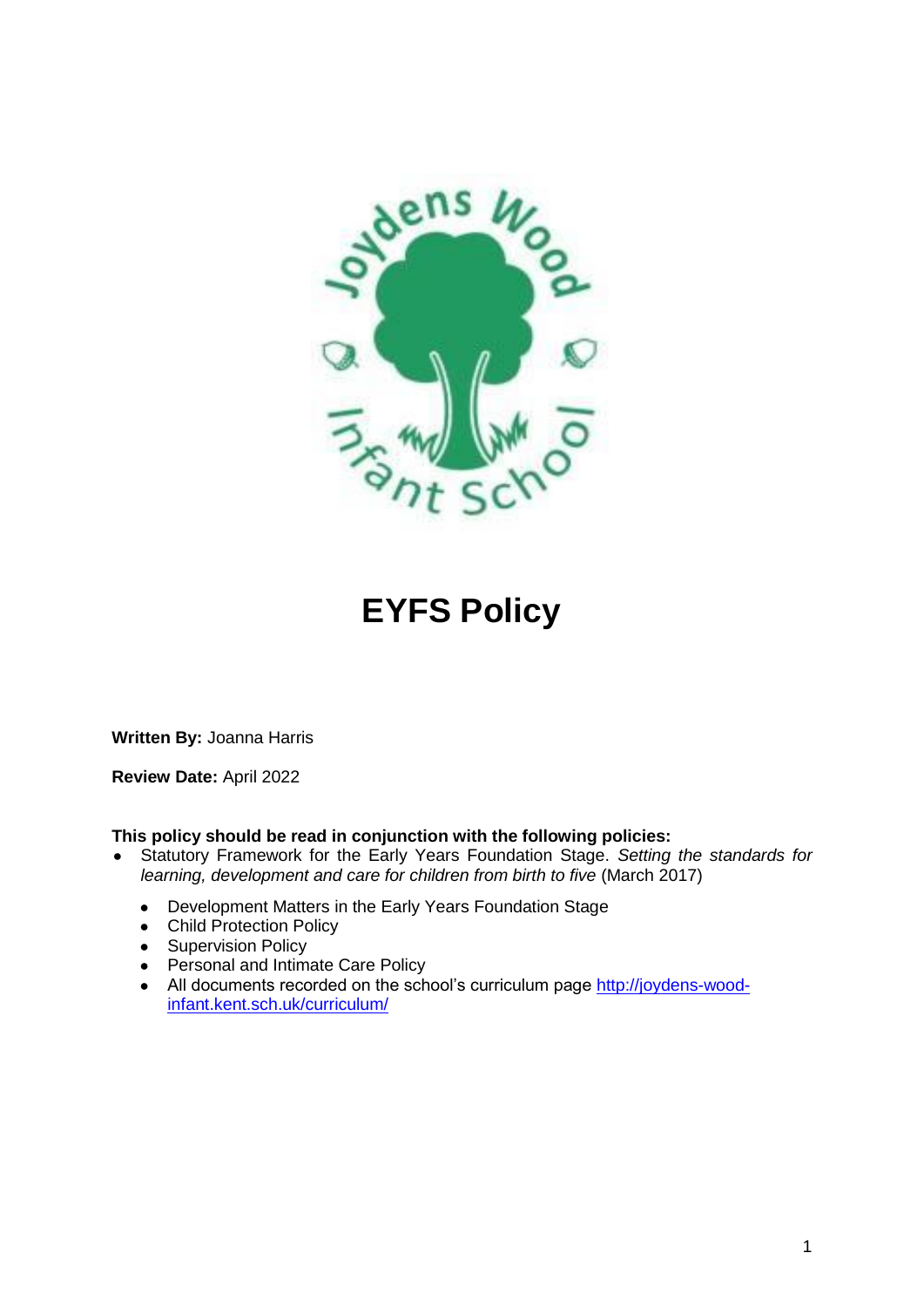# **Our Curriculum from EYFS to Year 2**

## *Pedagogical Approach (Intent)*

At Joydens Wood, our curriculum is dynamically planned; every element is carefully considered enabling a shared vision of high quality teaching and learning to permeate through the EYFS stage and onwards. EYFS is the most fundamental stage in the children's schooling as it lays the foundations needed to enable them to be successful learners in the future.

Children's wellbeing and levels of involvement have a profound effect on how children learn and as a result, we provide children with thought provoking and knowledge rich experiences. These experiences underpin the curriculum throughout EYFS and with a carefully considered balance of teaching time and play based learning, children are motivated and eager to learn.

We believe that play is a fundamental facilitator for children to transform skills into knowledge by applying it independently and in a range of situations.

Learning autonomy is integral to us planning and assessing the children. Learning autonomy is shown when children fluidly demonstrate independence, resilience and confidence when using and applying skills and knowledge. We assess the depth of knowledge the children have gained at each stage of their development by ensuring children have a firm grasp of subject specific vocabulary. It is through this complex combination we are able to determine:

-if children are ready to move on the next stage

- -if children have good knowledge retrieval
- -if children have committed their learning to their long term memory

## *Characteristics of Effective Learning*

The Characteristics of Effective Learning are across all areas of school life, no matter what year group. We plan and frequently reflect upon the different ways that children learn and how we can ensure these areas are highly valued in all our practice. The three outlined characteristics of effective teaching and learning are:

**Playing and exploring:** Children investigate and experience things, and 'have a go'

**Active learning:** Children concentrate and keep on trying if they encounter difficulties and enjoy achievements

**Creating and thinking critically:** Children have and develop their own ideas, make links between ideas, and develop strategies for doing things.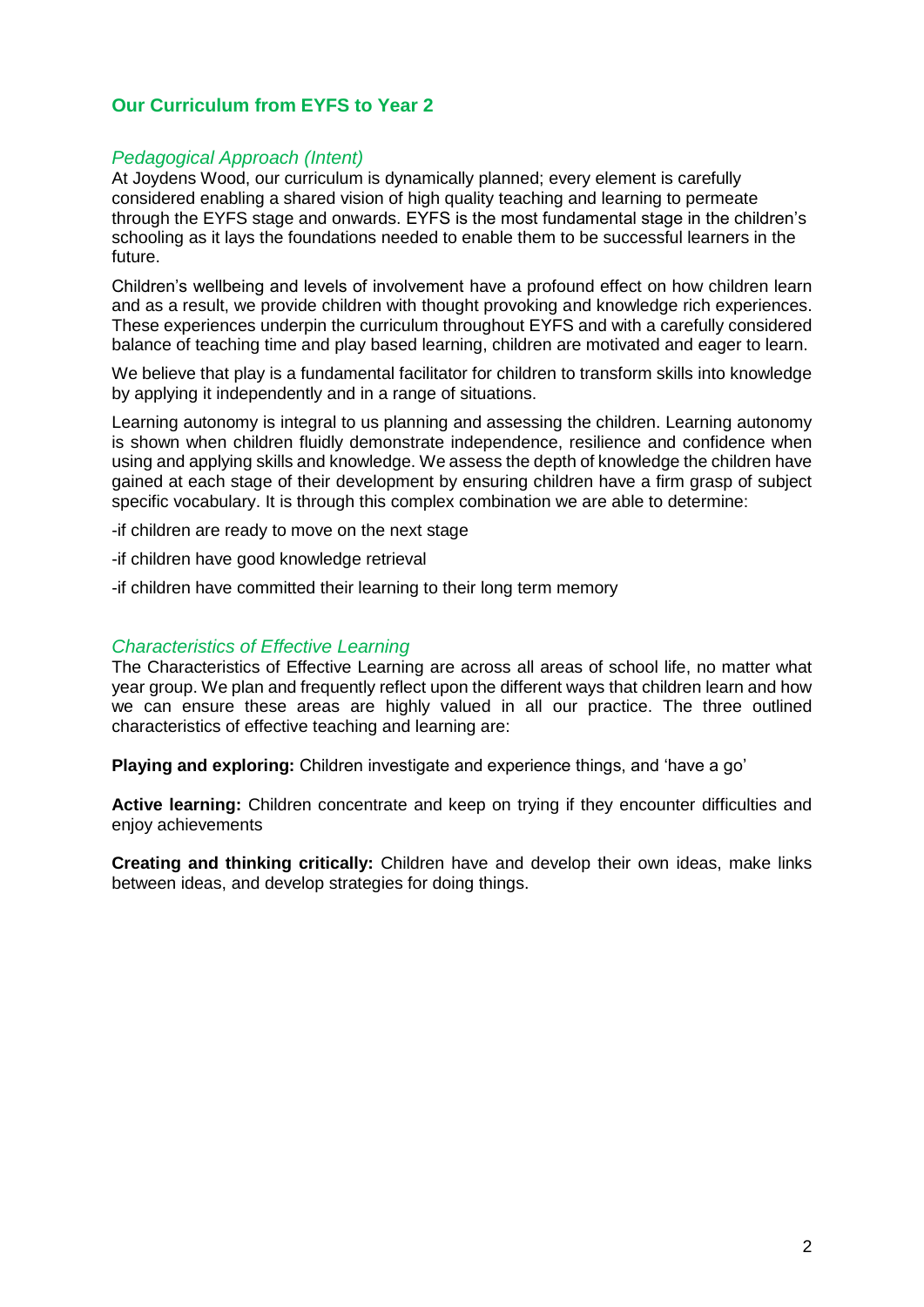## **Curriculum Design** *(Implementation)*

## *Focused Teaching Time*

Focused teaching time is planned specifically against each of the subjects in depth Progression of Skills and Knowledge (PoSK) .

The PoSK should be used to ensure the right skills and knowledge across the curriculum are being taught: -at the right time -at the right level of depth

Progression should be evident on Medium Term plans is are created (half-termly) to ensure there is a clear progression over time. The Medium Term plans are designed by the Teachers within EYFS and are shared with all members, including Support Staff, to ensure every team member is confident with supporting every child. Medium Term plans are then utilised to inform the weekly planning of all focused teaching time, ensuring all children are challenged over time.

Each session of focus teaching should be taught daily and for the following amount of time:

|                      | <b>Phonics</b> | Handwriting<br>(Fine<br>motor<br>skill activity) | Maths<br>Meeting | Maths   | <b>Phonics</b><br><b>Meeting</b> | Guided<br>Reading |
|----------------------|----------------|--------------------------------------------------|------------------|---------|----------------------------------|-------------------|
| Length of<br>lesson: | 20 mins        | 5 mins                                           | 10 mins          | 20 mins | 5 mins                           | 20 mins           |

## *Group Time*

Group Time lessons are taught in a creative and active way, ensuring that each session is progressively planned. Teachers use Development Matters in the Early Years Foundation Stage (2012) to ascertain children's current needs as a cohort and use this information to plan daily lessons to teach new skills. Key vocabulary linked to the area is shared at the start of the lesson to ensure the children have a strong understanding of what they are learning.

Teachers adapt and differentiate Group Time planning to ensure all children are appropriately challenged within the class.

Group Times are essential to ensuring all prime and specific areas of learning are planned for. There is progression overtime throughout all areas of learning:

- ⮚ **Communication and Language**  These outcomes cover important aspects of language development and provide the foundation for literacy. The Early Years Policy places a strong emphasis on children's developing confidence and skills in expressing themselves in a range of situations and their competence in talking and listening and in becoming readers and writers.
- ⮚ **Physical Development**  Physical development is implicit in all areas of the Early Years Programme. Teaching concentrates on developing the children's physical control, mobility, awareness of space and manipulative skills in indoor and outdoor environments. Positive attitudes are encouraged towards a healthy and active way of life and towards healthy choices in food.
- ⮚ **Personal, Social and Emotional Development** These outcomes focus on children learning how to work, play, co-operate with others and function in a group beyond the family. They cover important aspects of personal, social, moral and spiritual development including the development of personal values and an understanding of themselves and of others.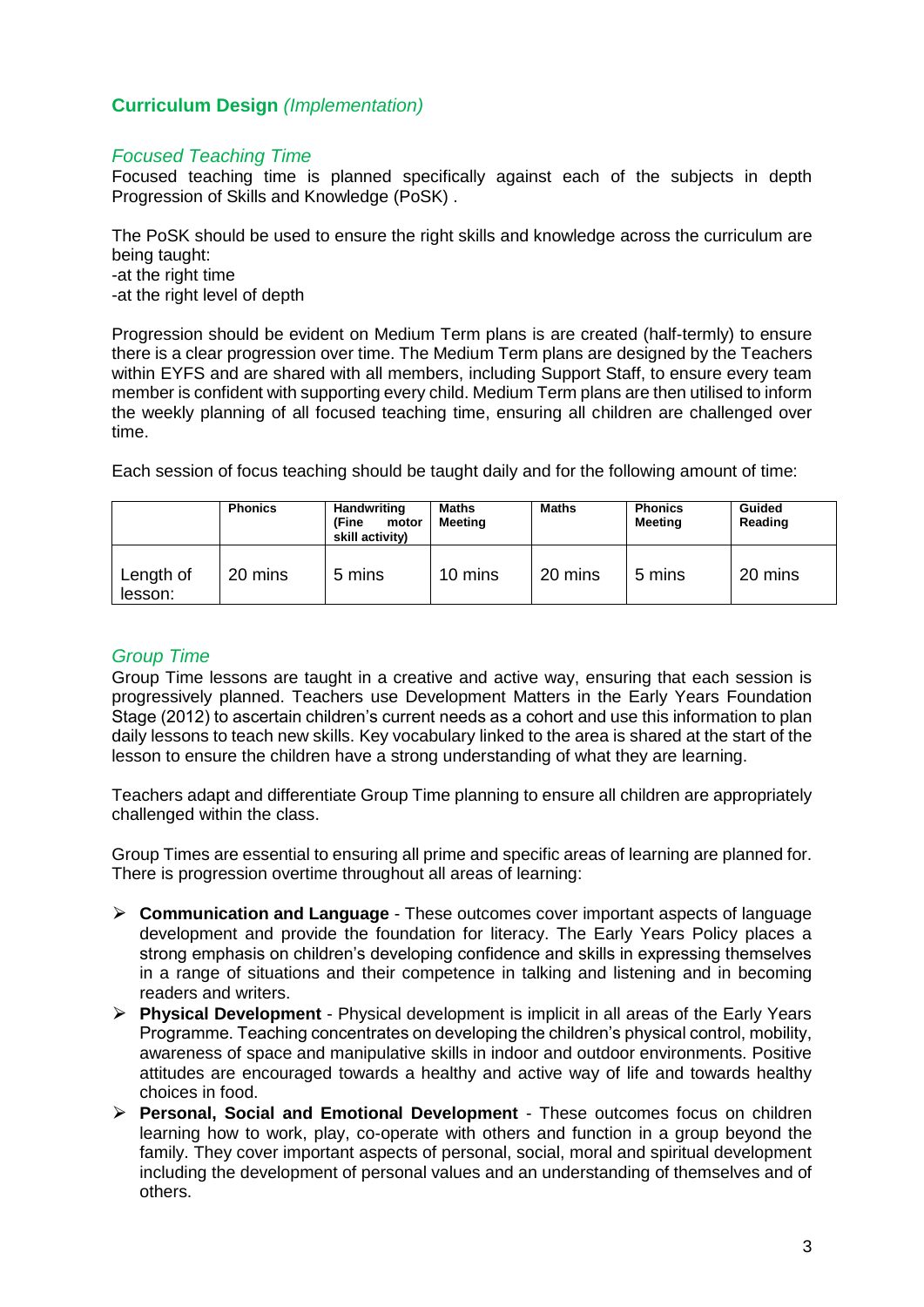- ⮚ **Literacy** Children are encouraged to link sounds and letters and to begin to read and write. Children are encouraged to access a wide range of stories and non-fiction texts, which are frequently used to inspire storytelling, role play and activities across all areas of learning.
- ⮚ **Mathematics** These outcomes cover important aspects of mathematical understanding and provide the foundation for numeracy. They focus on achievement through practical activities and are using and understanding language in the development of simple mathematical ideas.
- ⮚ **Understanding the World** This area of learning and enquiry focuses on developing the children's knowledge and understanding of their environment, other people and features of the natural and man-made world. It provides a foundation for historical, geographical, scientific and technological learning.
- ⮚ **Expressive Arts and Design**  This area focuses on the development of children's imagination and their ability to communicate and to express ideas and feelings in creative ways.

None of these areas can be delivered in isolation from the others. They are equally important and depend on each other. All areas are delivered through a balance of focused teaching and child-initiated play.

## *Child Initiated Time*

In EYFS we follow the children's interests to plan the provision enhancements, group times and early morning activities for the week. We discuss as a team (including Support Staff members) the children's areas of need, areas that require further development and the new skills and knowledge to be taught.

During child-initiated time the children lead their own learning and choose how to use the enhancements provided. Therefore, all adults are constantly reflecting on the needs and interests of the children and will 'teach in the moment' as required. High quality adult interactions and in depth knowledge of EYFS PoSK and Development Matters is essential to facilitating effective learning through play.

In depth CPD on effective interactions is always provided to all our team throughout the academic year. This level of CPD focus does not differ from year to year.

## *Adult Interactions*

During play children are encouraged to follow their own interests in the stimulating environment, they learn through their own explorations and play, follow their own ideas and motivations. Our role as adults during play is a crucial in stimulating and supporting children to reach beyond their current limits, inspiring their learning and supporting their development.

It is through the interactions, guidance and support of an adult that children make extend their learning during play. Our approach to adult interactions acknowledges the broad range of teaching interactions that occur, including modelling, questioning, researching, recalling and setting challenges. It means being a partner with children, enjoying with them the power of their curiosity and the thrill of finding out what they can do with support and guidance where needed.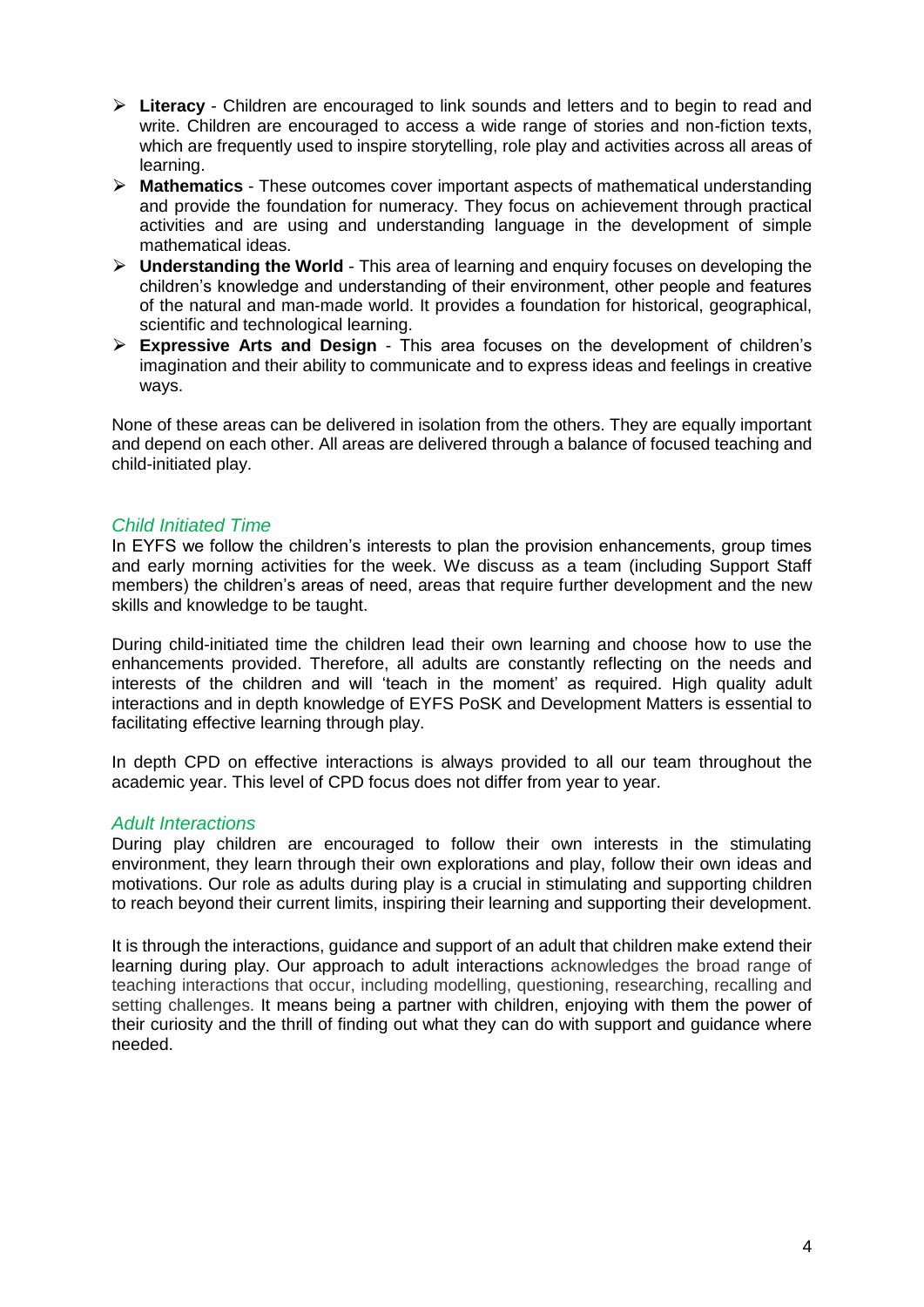# *Enabling Environments*

The EYFS classrooms are organised to allow children to explore and learn securely, safely and independently. There are spaces where the children can be active and areas where they can be quiet. The classrooms are set up to enable children to independently find and locate equipment and resources to aid their learning in whichever way possible. We have each of the three classrooms set up as a specialist area which include:

- ⮚ **The Art Studio**: The children are provided with access to media and materials which encourage creativity. The areas in this room include a designated cooking area, snack and reading table, creative station for paint, charcoal, oil pastels, pencils and many other forms. A construction station for clay and junk modelling creations. The children are taught how to use each area and group times are planned to ensure progression of skills in these areas are evidenced.
- ⮚ **The Explorers Room**: The room is designed to inspire and engage children through number exploration using loose parts and open-ended maths resources. A writing area provides pens, paper, rulers and phonic resources for children to apply their early literacy skills. The science investigation station provides opportunities for children to observe and research minibeasts and animals and record their findings. A playdough area encourages fine motor skill development and children are encouraged to make their own at the play dough making station. Finally, a water area which encourages mathematical language surrounding shape, space and measure.
- ⮚ **The Imaginary Room:** This space encourages children to build and construct using a variety of shapes, blocks and natural resources. The children have access to a sewing area, puppet station and a reading 'nook'. In addition, there is an inviting home area where photographs of their families are displayed, and role play is strongly encouraged through dressing up and real resources and appliances they would find at home!

Outside learning is as important as the learning that takes place indoors. Being outdoors offers opportunities for doing things in different ways and on different scales than when indoors, and we are lucky to have a large garden featuring both open space and a wooded area. Our garden offers the children opportunity to explore, use their senses and be physically active and exuberant in our natural surroundings. We provide resources and opportunities for the children to access outdoors that help the children to develop in all seven areas of learning.

We provide opportunities for the children to question, investigate and explore, as well as to inspire them. The EYFS environment is organised to allow children to explore and learn securely, safely and independently. There are areas where the children can be active and areas where they can be quiet. The classrooms are set up to enable children to independently find and locate equipment and seek resources to aid their learning in whichever way possible.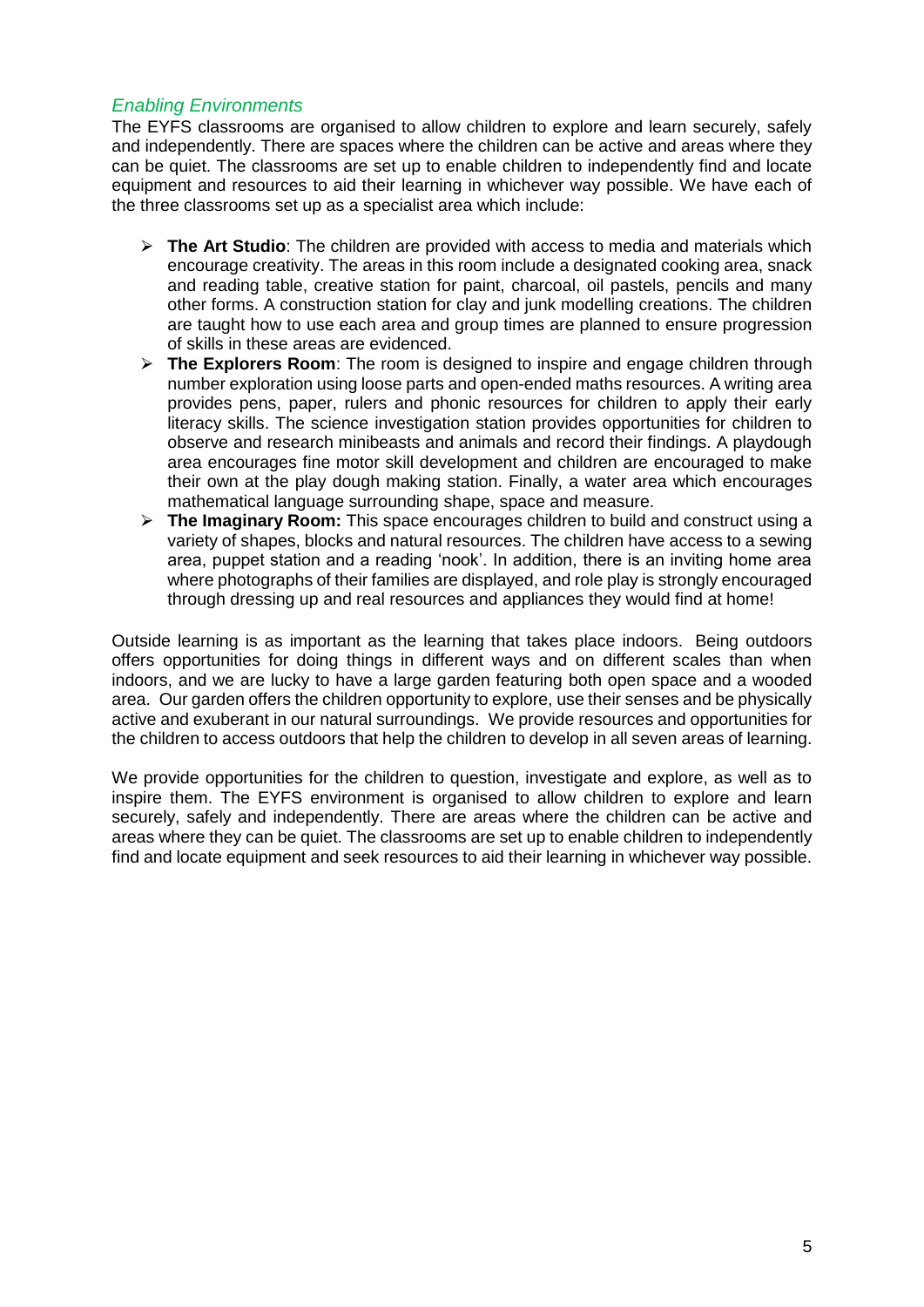## **Assessment**

We make regular assessments of children's learning and we use this information to ensure that future planning reflects identified needs. Assessment in the EYFS takes the form of observation, and this involves the teacher and other adults as appropriate. These observations are recorded in the children's learning journeys and next steps are identified. Parents are provided with the learning journals throughout the year and they are encouraged to record their own assessments and comment upon their child's learning/next steps.

From September 2021 all children will complete a statutory Baseline Assessment (Maths and Literacy) on entry to School. In addition, EYFS teachers will assess the children across all 7 areas of learning at the following times and upload this data to SIMS:

- $\triangleright$  Autumn 1 (baseline assessment)
- $\triangleright$  Autumn 2 (end of term 1 assessment)
- $\triangleright$  Spring 2 (end of term 2 assessment)
- $\triangleright$  Summer 2 (end of term 3 assessment and GLD/ELG data to be submitted)

Additionally, at the end of each Phonics phase taught, adults are to assess the children's attainment (see Phonics policy for further information).

To ensure good practice in EYFS, teachers are to complete an internal moderation of children's learning journals with Year 1 teachers during the Summer term. Furthermore, the Early Years lead will organise at least one member of the EYFS team to attend external moderation during the Spring term.

## **Vulnerable Learners**

We value the diversity of individuals and believe every child is unique. All children are treated fairly and all children and their families are valued within our school. We believe that all our children matter, and we are committed to identifying and meeting the educational needs of all pupils.

We ensure all areas of focused teaching time are differentiated to ensure the needs of all children are met and interactions are differentiated for every child during child-initiated time. Vulnerable learners are supported through greater differentiation of tasks and resources are made available. We strive to meet the needs of all pupils with special educational needs and of those learning English as an additional language, disabilities, disadvantaged pupils, in-year admissions, persistent absentees.

We frequently assess the needs of each child, using a variety of techniques, and we take action to enable the child to learn as effectively as possible. Intervention through Quality First Teaching will be put in place and extra differentiation is provided. We give our children every opportunity to achieve their best, we do this by taking account of our children's range of life experiences and backgrounds when planning for their learning. Children with special educational needs are identified and supported in liaison with the SENCO and/or appropriate outside agencies.

Every child has access to an education at Joydens Wood Infant School and it is the class teacher's responsibility to respond to all children's diverse learning needs and set suitable challenges which can be accessed by every child. Additionally, it is the class teacher's responsibility to seek professional support from the SENCO, Family Engagement Liaison, Early Years Lead, Headteacher and any other members of staff to ensure the needs of all pupils are met. As a result, the School strives to overcome potential barriers to learning and assessment for individuals and groups of children.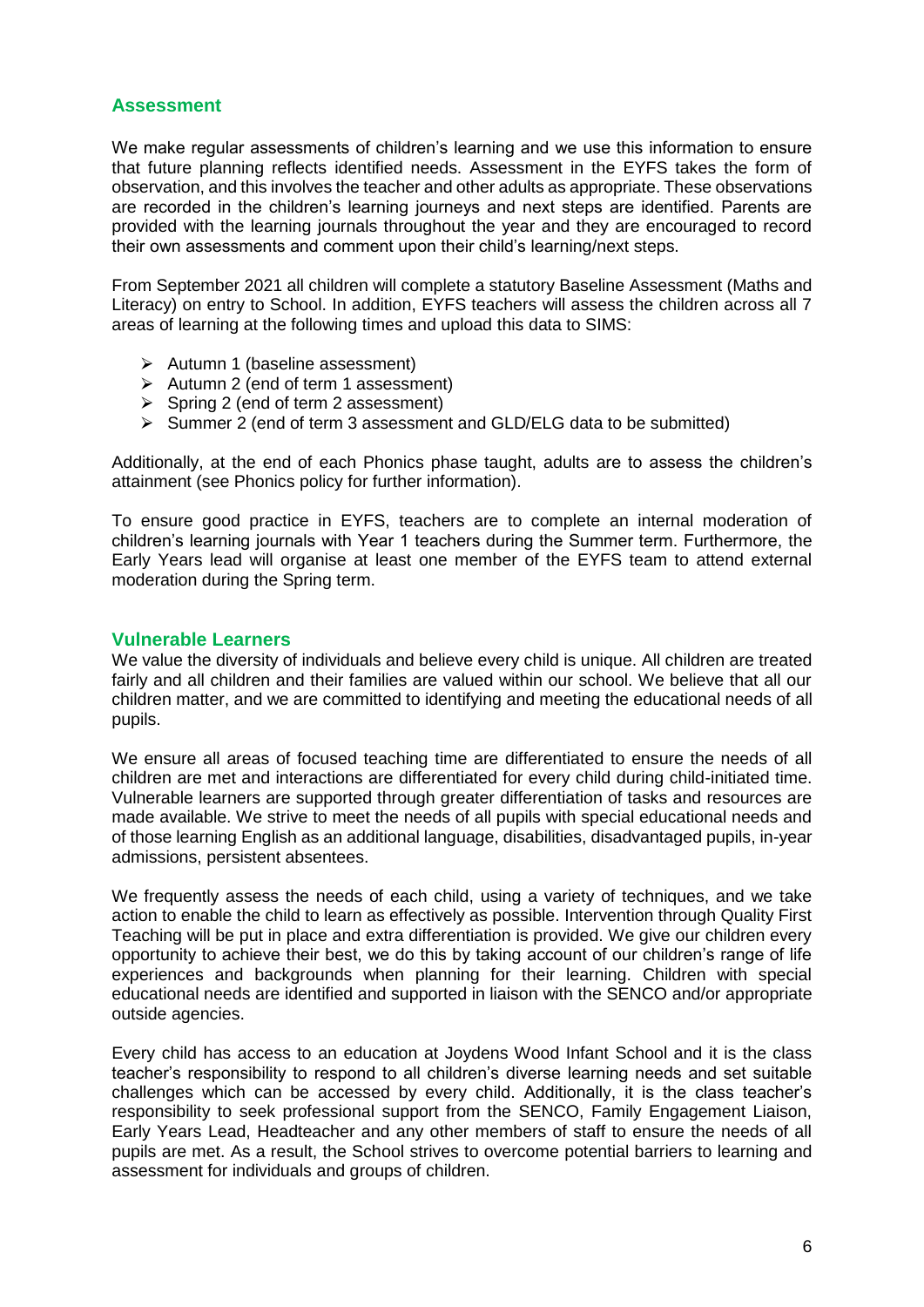# **Transition**

## *Transition to School*

**Building Relationships with Pre-schools –** Our team offer CPD for the feeder preschools to enable them to have a firm understanding of how children learning at JWIS. This relationship continues throughout a yearly cycle:

- $\triangleright$  Autumn Term Training on how children learning at JWIS and visit children who have just started with us.
- $\triangleright$  Spring Term Discussing complex families and children who may require further support in Summer Term. Designing the transition timetable for Summer Term
- $\triangleright$  Summer Term Supporting the school in sharing valuable information with families who are transitioning into our school in the forthcoming Autumn Term.

**Spring/Summer Term prior to starting school -** At the beginning of the journey of starting School all EYFS parents are invited to an evening workshop to provide them with the essential information about the School. This includes a 'meet and greet' with all members of staff, tasting school dinners and liaising with uniform providers. A welcome pack will be provided.

During the Spring/Summer term members of the Senior Leadership Team or Class Teachers visit the children at their current pre-school/nursery setting. They provide the 'What School Ready Means to us' document. Information about the child's likes, interests and needs are discussed and passed to the Class Teacher.

Each child and their parent are invited to several 'stay and play' sessions and the time spent at these increase each time. Together they can spend some time in the environment, familiarising themselves with both the staff and the all areas of the environment. A social story about the School and the daily routine is provided by email/hard copy to all parents to read to their child during the summer holidays.

**Autumn Term -** Prior to the children starting school a home visit is conducted by the Class Teacher and Support Staff member, they gather information about the child's interests, discuss concerns and explains the routine whilst completing a home visit form.

When children join the school in the Autumn term the following procedures are put in place so the children can adjust to their new surroundings:

- $\triangleright$  Children will start at different times during the first few weeks of term
- $\triangleright$  When settling children into Joydens Wood Infant School parents will be invited to walk their child into the setting and leave when they feel their child is safe and secure
- ⮚ Parents and Class Teachers work closely together by communicating 'settling in' strategies.
- $\triangleright$  Children are introduced to the life of the wider School gently as they are ready.
- ⮚ On starting school, each child will have a Year 2 'Buddy' who will take special care of them during lunch time and play time.
- $\triangleright$  Children do not attend assemblies initially, building up to full participation of Friday celebration assembly by the end of the first term.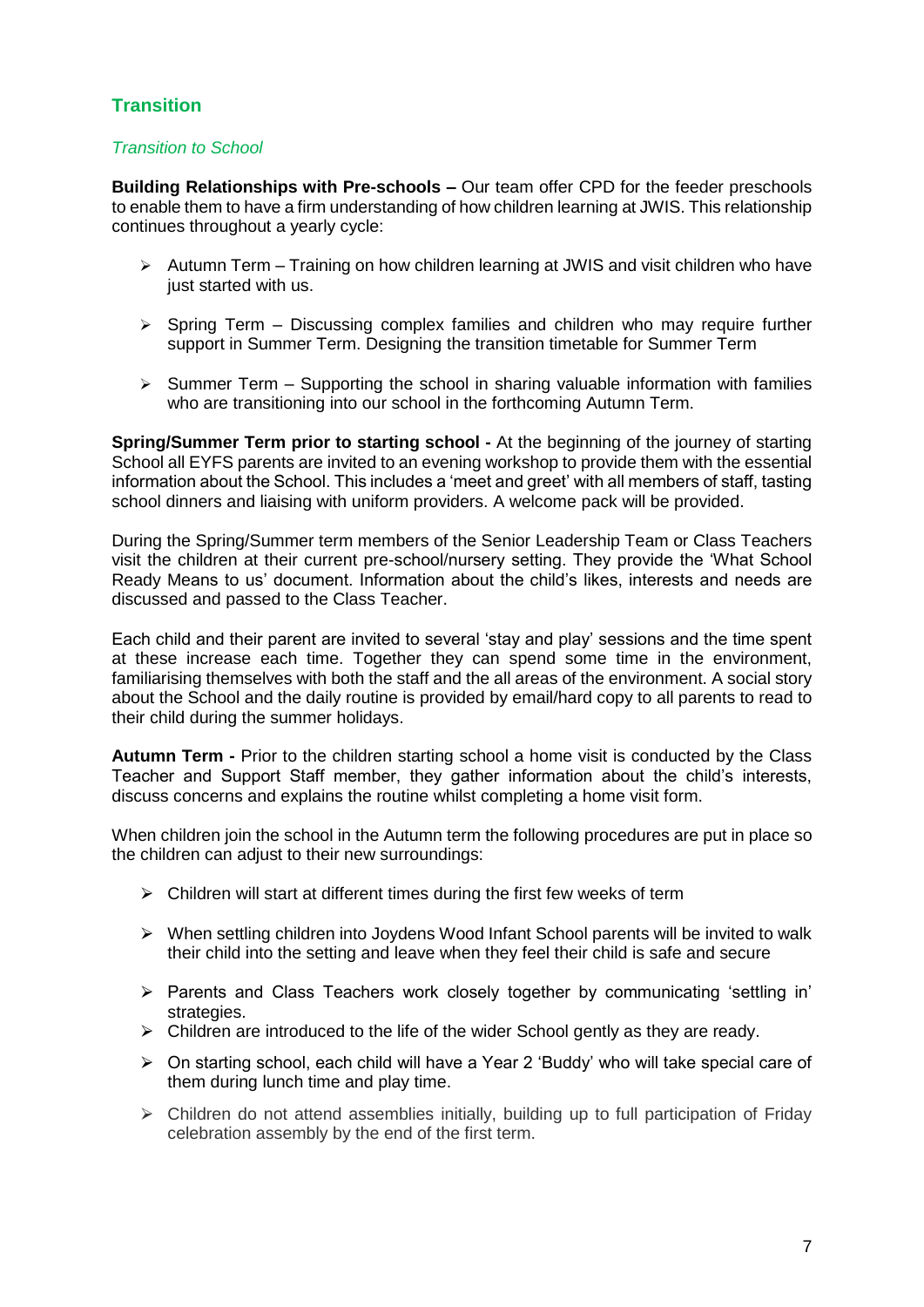### *Transition to Key Stage One*

In preparation for Year 1, we provide opportunities in the summer term for the children to meet their new teacher and spend time in their new environment. The children have multiple transition sessions over a two week period in their new class and are they are encouraged to play an explore in the free flow environment.

EYFS and Year 1 teachers hold a transition meeting and discuss all children, children who may require a transition plan through liaising with the SENCO and parents are encouraged to come and meet the new teacher. Our Year 1 provision is play based and the first term reflects the structure of EYFS and focused teaching time increases later in the year.

EYFS and Year 1 jointly plan the first terms Medium Term Plan and EYFS teachers undertake a series of in depth observations of the children in their new environment in the first month of them moving up to Year 1.

#### *Parents as Partners*

Children learn to be strong and independent from secure relationships. We aim to develop caring, respectful, professional relationships with the children and their families. We acknowledge that parents are children's first and most enduring educators and we value the contribution they make. We recognise the role that parents have played, and their future role, in educating their children.

- $\triangleright$  We offer a visit to all children in their home setting.
- $\triangleright$  The children have the opportunity to spend time with their teacher before starting school during 'stay and play' sessions.
- $\triangleright$  Whilst the child is transitioning into school, we invite parents/carers to come in for the last hour each day to play alongside their child, so that the end part continues to be positive despite them being tired.
- $\triangleright$  We invite all parents to an open induction meeting during the term before their child starts school.
- $\triangleright$  Class Dojo is used as an online platform to share with parents the week's phonic teaching, maths teaching and the children's interests. These posts demonstrate to parents how young children learn by demonstrating concepts.
- $\triangleright$  Each child has a learning journal; these include photos and observations made by adults in school to show their progress. We welcome contributions of examples of work completed at home in the form of photographs, paper copies, verbal or written observations.
- $\triangleright$  Parents receive a report on their child's attainment at the end of the school year.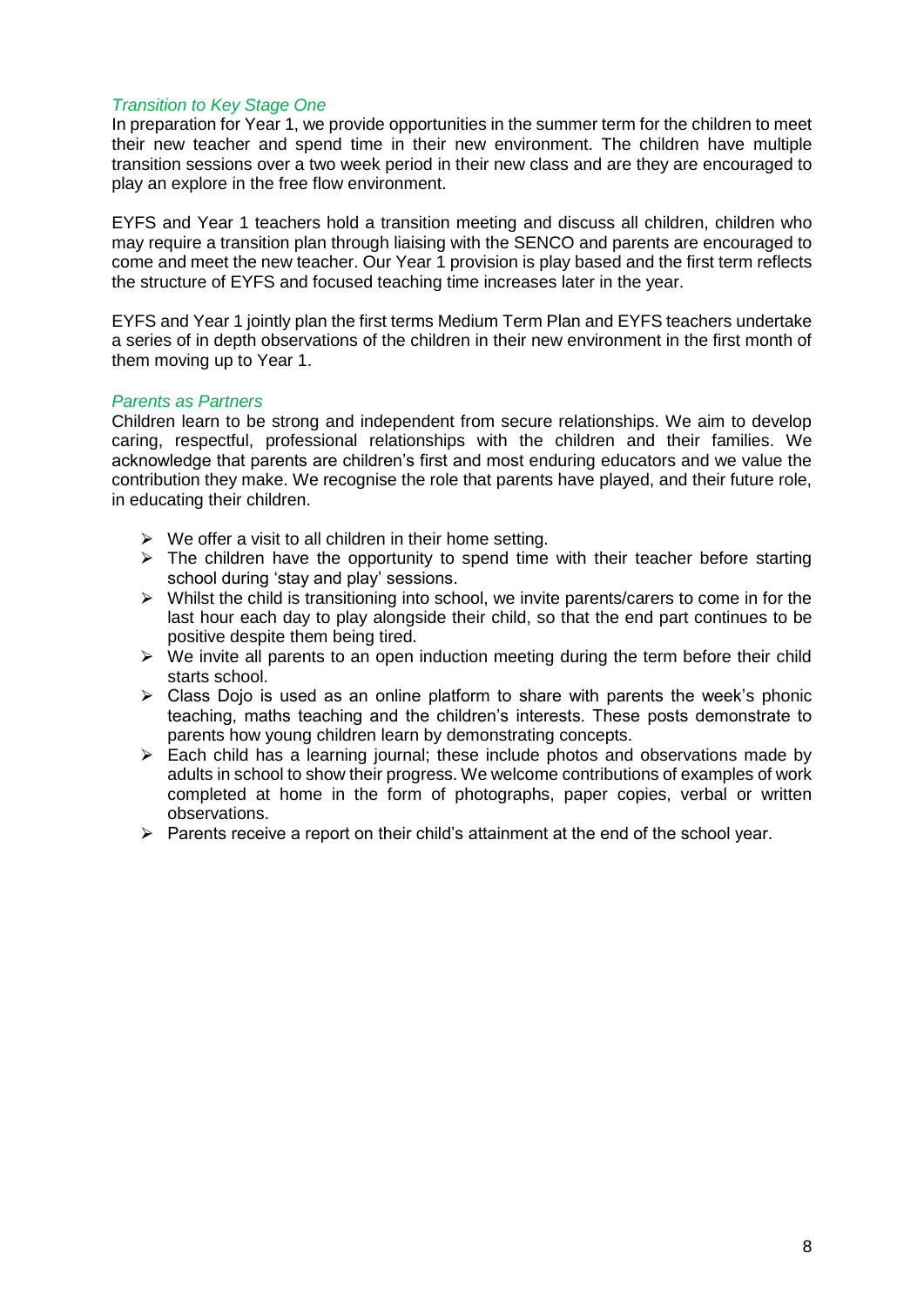# **Safeguarding and Supervision**

## *Intimate Care and Toileting Policy*

One of the Early Learning Goals for children to achieve by the end of the Foundation Stage is to "manage their own basic hygiene and personal needs successfully, including dressing and undressing and going to the toilet independently". In EYFS we encourage children to become independent when toileting and provide support and strategies where needed. In addition, we support parents through discussion and by providing strategies to promote independence at home.

As part of the home visit paperwork into the school, parents/carers will be asked if their child currently requires toileting support/intimate care. Dependent on the level of care needed the parent will be directed to read/sign the school's toilet policy and intimate care plan (if required).

All our staff are trained annually in Safeguarding and Child Protection. Staff are aware that it is their responsibility to ensure they keep children safe, exercise safe practice and report any concerns following specific procedures/guidelines outlined in the school's Child Protection Policy.

### *Health and Safety*

We educate children to be responsible for their own behaviour and to be respectful of boundaries. We encourage the children to promote the school's values which enables them to make appropriate choices and keep safe at all times during the school day. Children are allowed to take risks but are taught how to recognise and avoid hazards.

In EYFS we conduct two risk assessments, one for the indoor environment and one for the outdoor environment. As a result of these risk assessments we ensure that we:

- $\triangleright$  Promote the welfare of children.
- $\triangleright$  Promote good health, preventing the spread of infection and taking appropriate action when children are ill.
- > Manage behaviour effectively in a manner appropriate for the children's stage of development and individual needs and plan strategies as needed.
- $\triangleright$  Ensure all adults in the environment who have unsupervised access to them are suitable to do so.
- $\triangleright$  Ensure that the premises, furniture and equipment is safe and suitable for purpose
- $\triangleright$  Ensure that every child receives enjoyable and challenging learning and development experiences tailored to meet their needs. It is important to us that all children in the Foundation Stage are safe.

## *Supervision*

Joydens Wood Infant School ensures that members of staff who are working within the Early Years Foundation Stage are provided with appropriate supervision in accordance with the statutory requirements of Early Years Foundation Stage (2017). Supervision ensures that:

- $\triangleright$  All staff have the opportunity to discuss any issues, particularly concerning children's development or well-being.
- $\triangleright$  All staff can confidently identify solutions to address issues as they arise (including 'safeguarding' as a routine item for discussion)
- $\triangleright$  All staff are able to create an environment where all members of staff feel able to raise concerns and feel supported in their safeguarding role
- $\triangleright$  All staff have regular reviews of their own practice to ensure they improve over time and they can receive coaching and mentoring as needed
- $\triangleright$  A culture of mutual support, teamwork and continuous improvement, encourages the confidential discussion of sensitive issues.

For further information on supervision and safeguarding, this policy should be read in conjunction with the school's Child Protection and Supervision policy.